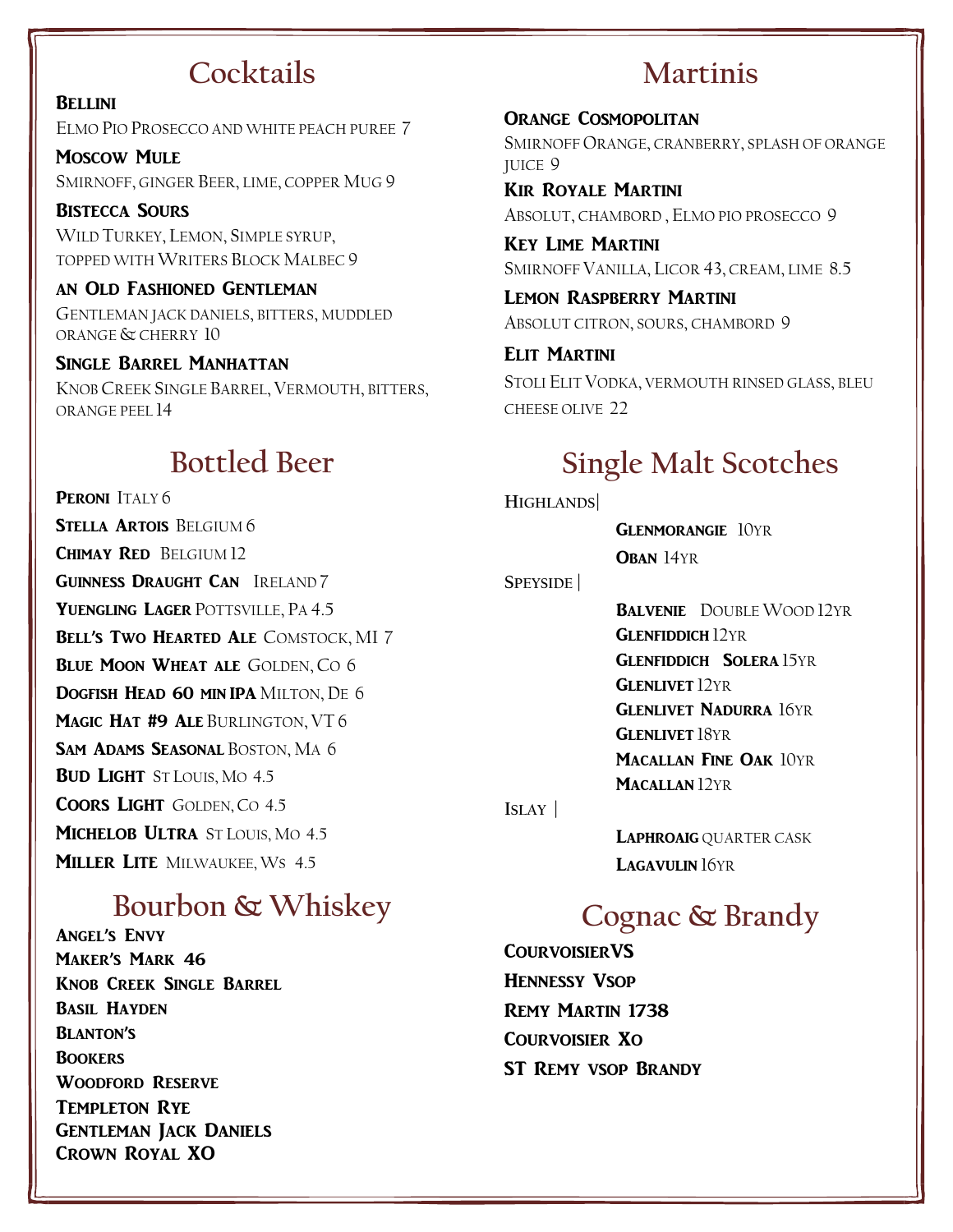### **WINES BY THE GLASS**

## **WHITES & SPARKLING**

|                                                            | <b>TASTING</b> | <b>GLASS</b> |
|------------------------------------------------------------|----------------|--------------|
| CHARDONNAY, TORMARESCA APULIA                              | 4.             | 9.5          |
| CHARDONNAY, CUVAISON CARNEROS, CALIFORNIA                  | 5.5            | 13.5         |
| PINOT GRIGIO, SAN ANGELO TUSCANY                           | 4.5            | 10.          |
| PINOT GRIGIO, <b>BORGO CONVENTI</b> TUSCANY                | 5.             | 12.          |
| MOSCATO, <b>RUFFINO</b> ASTI                               | 4.             | 9.           |
| FUME BLANC, FERRARI-CARANO SONOMA COUNTY, CALIFORNIA       | 4.5            | 10.5         |
| WHITE BLEND, CONUNDRUM CALIFORNIA                          | 5.5            | 13.5         |
| RIESLING, 14 HANDS PATERSON, WASHINGTON                    | 4.             | 9.5          |
| PROSECCO, ELMO PIO ITALY                                   | 3.             | 7.           |
| RED SPARKLING BANFI 'ROSA REGALE' BRACHETTO D' ACQUI ITALY | 5.5            | 13.          |

**REDS**

vi.

 $\sim$ 

|                                                           | <b>TASTING</b>   | <b>GLASS</b> |
|-----------------------------------------------------------|------------------|--------------|
| CABERNET, QUEEN OF HEARTS SANTA BARBARA, CALIFORNIA       | $\overline{4}$ . | 9.5          |
| CABERNET, DUCKHORN DECOY SONAMA. CALIFORNIA               | 7.               | 15.          |
| CABERNET, THE DIVINING ROD ALEXANDER VALLEY, CALIFORNIA   | 5.5              | 13           |
| MERLOT, <b>SOUVERAIN</b> ALEXANDER VALLEY, CALIFORNIA     | 3.5              | 8.5          |
| MERLOT, 14 HANDS PATERSON, WASHINGTON                     | 4.               | 9.5          |
| ZINFANDEL, VALLEY OF THE MOON SONOMA VALLEY, CALIFORNIA   | 5.               | 11.          |
| PINOT NOIR, GRAYSON CELLARS CALIFORNIA                    | 4.5              | 10.5         |
| RED BLEND, FERRARI-CARANO SIENA SONOMA COUNTY, CALIFORNIA | 7.               | 15.          |
| MALBEC, WRITER'S BLOCK, LAKE COUNTY, CALIFORNIA           | $\overline{4}$ . | 9.           |
| BARBERA D'ASTI, CANTI ASTI                                | 4.               | 9.           |
| CHIANTI, VILLA POGGIO SALVI TUSCANY                       | 3.5              | 8.5          |
| SYRAH, TRUCHARD, CARNEROS, CALIFORNIA                     | 4.5              | 10.5         |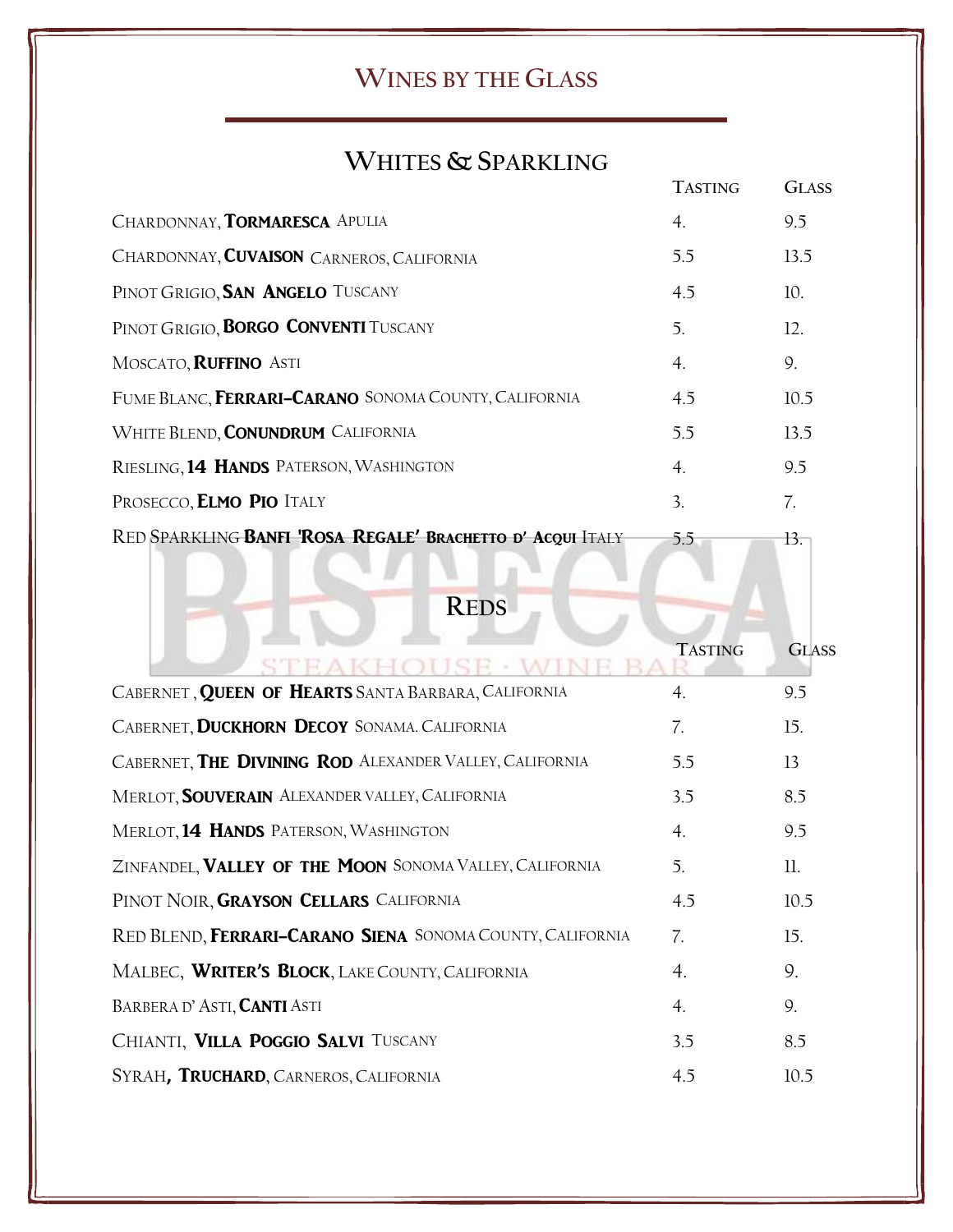#### **PROPRIETOR'S CELLAR**

| <b>DOM PERIGNON CUVEE 2003 EPERNAY, FRANCE</b>                                     | 275.        |
|------------------------------------------------------------------------------------|-------------|
| <b>STAG'S LEAP WINE CELLARS 'ARCADIA VINEYARD' CHARDONNAY</b> 2005 NAPA VALLEY, CA | <b>110.</b> |
| <b>OPUS ONE 2009 NAPA VALLEY, CALIFORNIA</b>                                       | 395.        |
| <b>OPUS ONE 2010 NAPA VALLEY, CALIFORNIA</b>                                       | 410.        |
| <b>QUINTESSA</b> 2010 NAPA VALLEY, CALIFORNIA                                      | 285.        |
| <b>B.R. COHN OLIVE HILL 2008 CABERNET SAUVIGNON</b> SONOMA, CALIFORNIA             | 118.        |
| <b>FAR NIENTE 2010 CABERNET SAUVIGNON</b> OAKVILLE, CALIFORNIA                     | 255.        |
| STAGLIN FAMILY VINEYARD 2009 CABERNET SAUVIGNON RUTHERFORD VALLEY, CA              | 390.        |
| <b>CAYMUS SPECIAL SELECTION 2010 CABERNET SAUVIGNON</b> NAPA VALLEY, CALIFORNIA    | 300.        |
| JORDAN 2009 CABERNET SAUVIGNONALEXANDER VALLEY, CALIFORNIA                         | 130.        |
| SILVER OAK 2008 CABERNET SAUVIGNON 1.5L ALEXANDER VALLEY, CALIFORNIA               | 350.        |
| <b>ANTINORI PEPPOLI 2010 CHIANTI CLASSICO DOCG TUSCANY</b>                         | 72.         |
| <b>ANTINORI TIGNANELLO 2009 TUSCANY</b>                                            | 240.        |
| PIO CESARE 2008 BARBARESCO DOCG PIEDMONT                                           | 135.        |
| PIO CESARE 2009 BAROLO DOCG PIEDMONT                                               | 110.        |
| PIO CESARE ORNATO DOCG BAROLO 1.5L 2004 PIEDMONT                                   | 430.        |
| <b>GAJA SORI TILDEN 2009 BARBARESCO PIEDMONT</b>                                   | 680.        |
| <b>DAMILLANO "CANNUBI" 2006 BAROLO DOCG PIEDMONT</b>                               | 210.        |

**CELLAR AGED LIST AND ADDITIONAL VINTAGES AVAILABLE UPON REQUEST.**

**SALUTE!**

### **WHITES**

#### **CHARDONNAY**

| 52  |
|-----|
| 52. |
| 42. |
| 80. |
| 52. |
| 61. |
| 52. |
| 105 |
|     |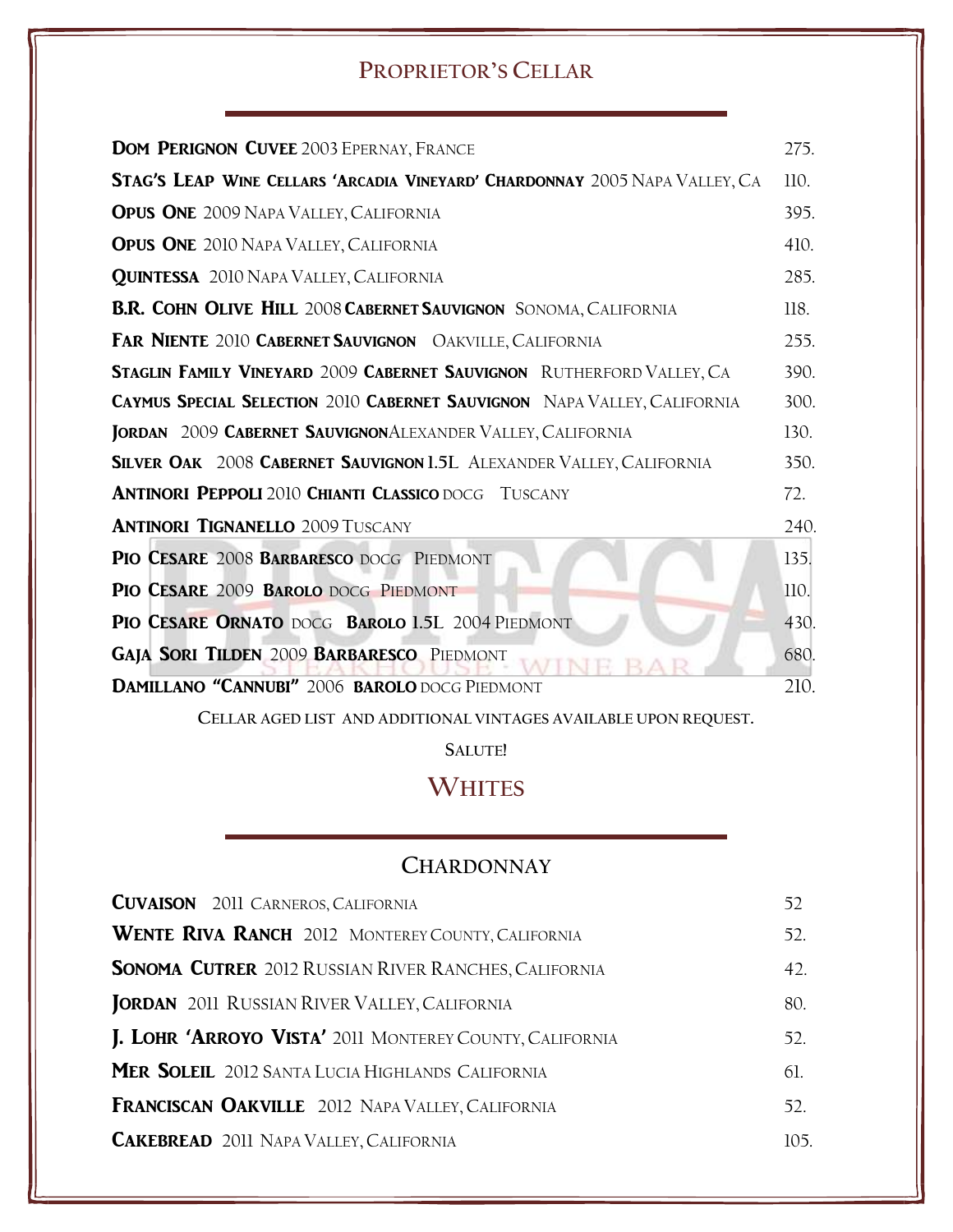### **ITALIAN WHITES**

| PIO CESARE L'ALTRO 2011 CHARDONNAY PIEDMONT                                          | 39.  |
|--------------------------------------------------------------------------------------|------|
| <b>RUFFINO</b> 2011 UNOAKED CHARDONNAY APULIA                                        | 38.  |
| <b>TORMARESCA 2013 CHARDONNAY APULIA</b>                                             | 40.  |
| <b>BORGO CONVENTI</b> 2012 PINOT GRIGIO TUSCANY                                      | 46.  |
| <b>SAN ANGELO</b> 2013 PINOT GRIGIO TUSCANY                                          | 42.  |
| <b>SANTA MARGHERITA</b> 2013 PINOT GRIGIO ALTO ADIGE                                 | 52.  |
| <b>RUFFINO</b> 2012 ORVIETO TUSCANY                                                  | 32.  |
| <b>RUFFINO</b> 2012 MOSCATO DOCG ASTI                                                | 39.  |
| <b>OTHER WHITES</b>                                                                  |      |
| <b>FERRARI-CARANO FUME BLANC 2011 SONOMA COUNTY, CALIFORNIA</b>                      | 45.  |
| <b>CONUNDRUM</b> 2012 WHITE BLEND CALIFORNIA                                         | 49.  |
| <b>14 HANDS</b> 2012 RIESLING PATERSON, WASHINGTON                                   | 34.  |
| <b>HOGUE GENESIS</b> 2013 RIESLING, COLUMBIA VALLEY WASHINGTON                       | 42.  |
| <b>CHATEAU STE. MICHELLE 'EROICA' 2012 RIESLING COLUMBIA VALLEY, WASHINGTON 58.</b>  |      |
| <b>HAZLITT 1852</b> 2007 GEWURZTRAMINER FINGER LAKES, NEW YORK                       | 40.  |
| <b>TRINCHERO, 'MARY'S VINEYARD'</b> 2012 SAUVIGNON BLANC NAPA VALLEY, CALIFORNIA 44. |      |
| <b>CHRISTINE ANDREW</b> 2007 VIOGNIER LODI, CALIFORNIA                               | 36.  |
| <b>SPARKLING &amp; CHAMPAGNE</b>                                                     |      |
| <b>ELMO PIO NV PROSECCO ITALY</b>                                                    | 32.  |
| <b>BANFI 'ROSA REGALE' 2013 BRACHETTO D' ACQUI ITALY</b>                             | 54.  |
| <b>MUMM NAPA BRUT PRESTIGE NV NAPA VALLEY, CALIFORNIA</b>                            | 55.  |
| VEUVE CLICQUOT, YELLOW LABEL NV REIMS, FRANCE                                        | 94.  |
| <b>G.H. MUMM CORDON ROUGE NV REIMS, FRANCE</b>                                       | 89.  |
| MOËT & CHANDON IMPERIAL BRUT NV EPERNAY, FRANCE                                      | 92.  |
| <b>BOLLINGER SPECIAL CUVEE BRUT NV EPERNAY, FRANCE</b>                               | 180. |
| <b>REDS</b>                                                                          |      |
|                                                                                      |      |

### **PINOT NOIR**

| 42. |
|-----|
| 48. |
| 46. |
| 74. |
| 69. |
| 90. |
|     |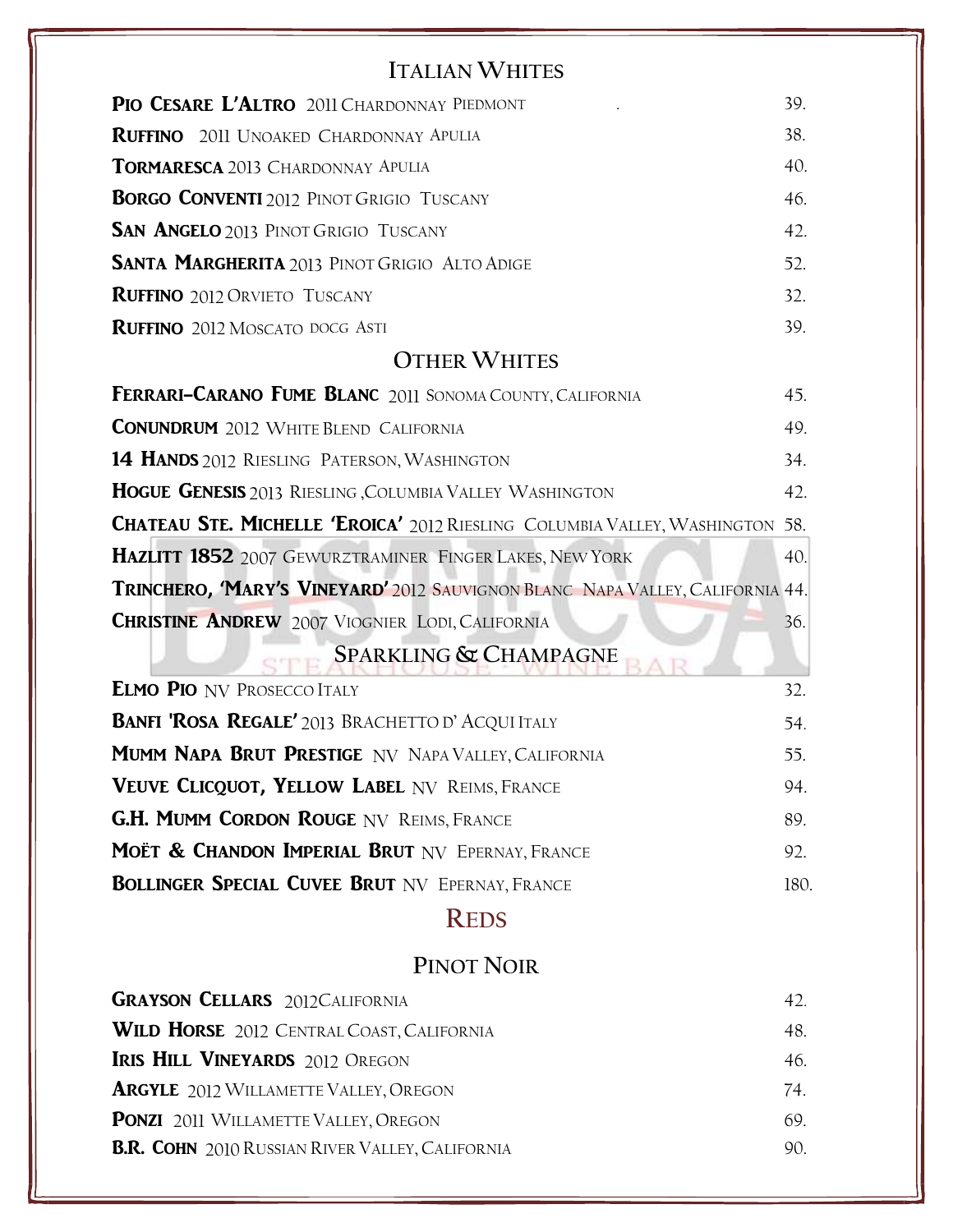### **ZINFANDEL-SYRAH-MALBEC**

| VALLEY OF THE MOON 2010 ZINFANDEL, SONOMA VALLEY, CALIFORNIA         | 41. |
|----------------------------------------------------------------------|-----|
| <b>STEELE</b> 2010 ZINFANDEL, MENDOCINO, CALIFORNIA                  | 42. |
| <b>FOLIE A DEUX</b> 2011 ZINFANDEL, DRY CREEK, CALIFORNIA            | 54. |
| TRUCHARD 2011 SYRAH, CARNEROS, CALIFORNIA                            | 42. |
| <b>WRITER'S BLOCK</b> 2011 SYRAH, LAKE COUNTY, CALIFORNIA            | 32. |
| LA BRACCESCA ACHELO 2006 SYRAH, TUSCANY                              | 51. |
| <b>STAGS' LEAP WINERY</b> 2011 PETITE SYRAH, NAPA VALLEY, CALIFORNIA | 79. |
| <b>WRITER'S BLOCK</b> 2012 MALBEC, LAKE COUNTY, CALIFORNIA           | 34. |

### **CABERNET SAUVIGNON**

| <b>14 HANDS</b> 2012 PATERSON, WASHINGTON                              | 36.  |
|------------------------------------------------------------------------|------|
| L'ECOLE 2008 COLUMBIA VALLEY, WASHINGTON                               | 79.  |
| <b>CARNIVOR, 2012 CALIFORNIA</b>                                       | 34.  |
| <b>QUEEN OF HEARTS</b> 2011 SANTA BARBARA, CALIFORNIA                  | 38.  |
| <b>THE DIVINING ROD 2011 ALEXANDER VALLEY, CALIFORNIA</b>              | 49.  |
| <b>SIMI 'LANDSLIDE'</b> 2010 ALEXANDER VALLEY, CALIFORNIA              | 84.  |
| <b>SILVER OAK</b> 2009 ALEXANDER VALLEY, CALIFORNIA                    | 135. |
| <b>ST FRANCIS</b> 2010 SONOMA, CALIFORNIA                              | 52.  |
| LOUIS M MARTINI 2012 SONOMA, CALIFORNIA                                | 42.  |
| <b>DUCKHORN DECOY 2012 SONOMA, CALIFORNIA</b>                          | 62.  |
| <b>OBERON</b> 2012 NAPA VALLEY, CALIFORNIA                             | 48.  |
| <b>FRANCISCAN</b> 2011 NAPA VALLEY, CALIFORNIA                         | 59.  |
| <b>STERLING VINEYARDS</b> 2011 NAPA VALLEY, CALIFORNIA                 | 54.  |
| JOSEPH PHELPS 2011 NAPA VALLEY, CALIFORNIA                             | 135. |
| <b>FAUST</b> 2011 NAPA VALLEY, CALIFORNIA                              | 110. |
| <b>STAG'S LEAP WINE CELLARS 'ARTEMIS' 2011 NAPA VALLEY, CALIFORNIA</b> | 125. |

### **MERLOT**

| <b>SOUVERAIN</b> 2011 ALEXANDER VALLEY, CALIFORNIA        | 38. |
|-----------------------------------------------------------|-----|
| <b>14 HANDS</b> 2012 PATERSON, WASHINGTON                 | 34. |
| THE HOGUE CELLARS RESERVE, 2009 WAHLUKE SLOPE, WASHINGTON | 62. |
| <b>CYPRESS</b> 2012 CENTRAL COAST, CALIFORNIA             | 32  |
| <b>CLOS DU VAL</b> 2010 NAPA VALLEY, CALIFORNIA           | 68. |
| <b>DUCKHORN</b> 2011 NAPA VALLEY, CALIFORNIA              | 115 |
|                                                           |     |